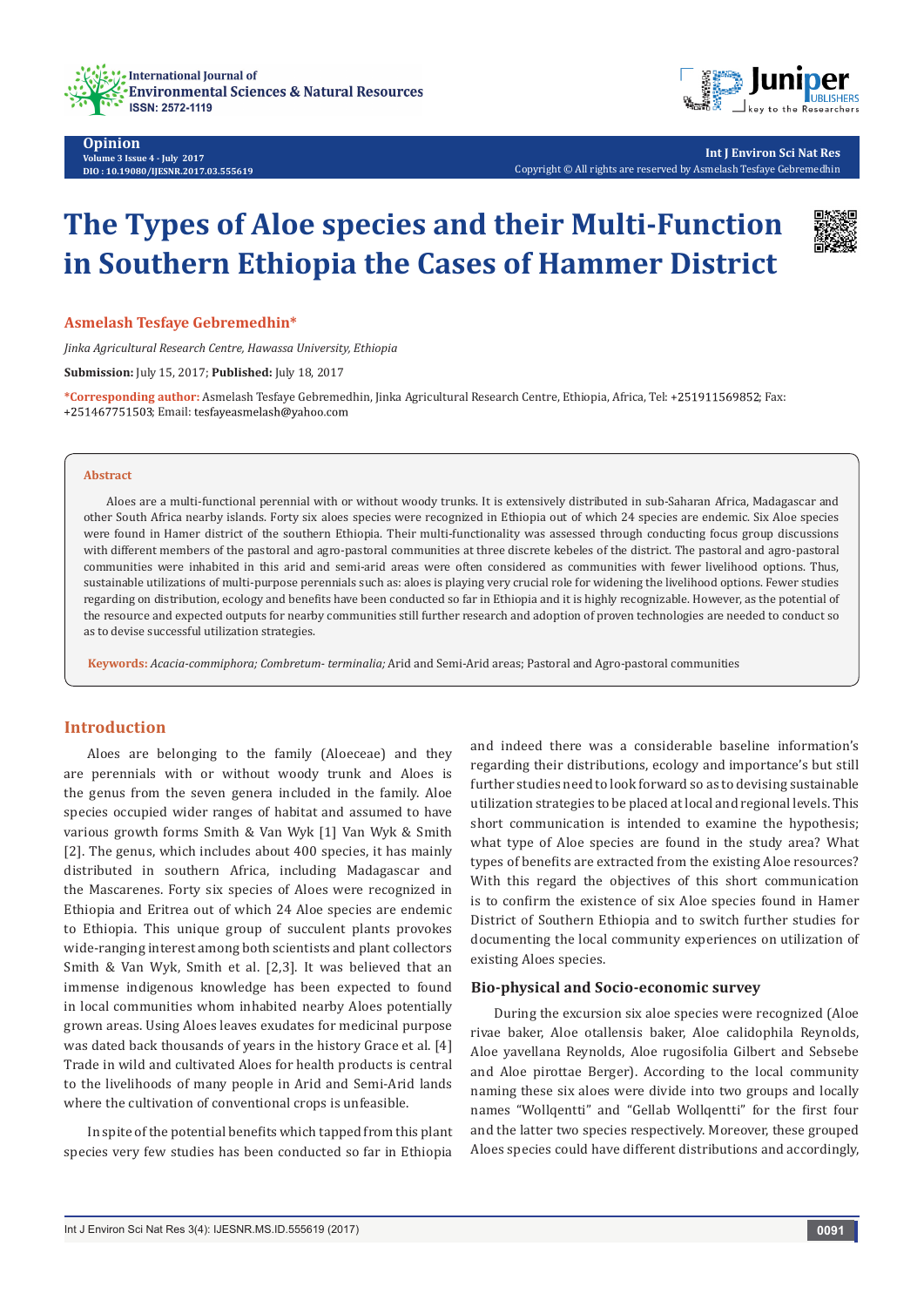the first four species were highly frequent in upper Humid Qollaperiphery of the district while the latter two species were highly frequent in lower Dry Qolla periphery of the district.

Regarding the associated vegetation categories the upper periphery more dominated with Combretum-Terminalia woodland and wooded grassland type of vegetation while the lower periphery is tended to Acacia-Commiphora wood land and bush land vegetation type. Different naming by the local community might be related with observations of existing distribution differences among the Aloes species and of course they used a name of neighbours as suffice especially for plants inhabited adjoining to the neighbours. This experiences of naming were depicted in the second group of Aloes the word "Gellab" were belong to the name of Dassenach ethnic group whom shared a boundary in the lower south - western periphery of the district. Further reading about their ecology, distribution and uses was described elsewhere. Three focus group discussions (FGD's) were held in three Kebeles (lower administration unit of the country) of the Hamer district. Each group has a member of 9 - 11 individuals of the community with different social classes, gender and ages. However, it was believed that elders are the foremost to know folk medicine and hence, the team tried to encompass more elders as possible while organizing the focus group teams. Indeed they were discussed regarding the possible utilities of Aloes as remedy for various diseases and disorders which recurred in Human and livestock's lives.

#### **Multi-purposes of Aloes**

According to the FGD's;

i. Aloes were a good source of feed (browse directly and chopped) and moisture for goats especially during dry season. This is in line with aloes as a source of browse for livestock's and elephants somewhere in Africa Parker and Bernard [5].

They used Aloe sap:

ii. The aloe latex was potentially used for remedy of snack bite. They used to mix Aloe latex with certain proportions (1:40 ratio) of water and enforced to drink the one who have bitten as short as possible after the attack.

iii. For worms and internal parasites both for human and livestock's

iv. They rubbed Aloe sap on injured and scarred skin so as to fasten the healing process

- v. to abort a child during early phases of pregnancy
- vi. to overcome malaria disease and its symptoms
- vii. It is used to cease a child from breast feeding

viii. Through mixing with different constituents they used as detergent to wash cloths and others goods.

The medicinal role of Aloespecie is believed to be due to the synergistic action of different compounds and constituents Anbessa and Kere, and this in turns it maximize the multifunctionality of the Aloes for wider spectrum of disease and disorders.

 Moreover, the Aloes flowers are appreciable sources of bee forage and this is in line with the reports of Human and Nicolson [6] they argue that Aloes are a good source of moisture and carbohydrates for honeybees especially when other feed sources are inadequate. This is mainly due to the fact that producing considerable amount of nectar for honey production And this in turn it secures high production of honey especially for pastoralist communities whom honey production is the third main source of income followed to livestock rearing and opportunistic crop productions.

Majority of aloes thrive in almost any soil type, requiring neither any fertilizer nor any special soil preparation before planting Smith & Van Wyk [2,7] they are found flourishing on nutrient deficient, rocky or gravelly soils Wabuyele & Kyalo [8] and well adapted for moisture stress and highly disturbed areas. This might be the fact that adventitious root systems that grow only a few centimetres below the soil surface allow aloes to benefit from relatively low amounts of precipitation Jack, Smith & Van Wyk [2,8,9]. The aloe fleshy leaves, stems, or occasionally fleshy fusiform roots can store a large amount of water this makes to survive even with exceeding high temperature and consequent high evapo-tranpiration through refilling the water losses within a day after relief from heat and drought stress Newton [10]. On the other hand there were findings which showed that juveniles are depending on certain amount of moisture inputs for survival in arid ecosystems Noy-Meir [11]. This seems to be the response of aloes for extreme environments is depend on type of species and phase of growth.

The aforementioned capabilities of the Aloe species enable them to be a key plant species for lowland ecosystems Anbessa and Kere. On the basis of these facts aloes would be a considerable option for rehabilitation of degraded lands: barriers for soil erosion through stabilizing soils Smith & Van Wyk [2] and in favor of associated plant communities facilitate litter cover, soil seed banks and soil water retention King [12] as a result aloes could modify soil micro-climates (both moisture and temperature). Moreover, Aloes can serve as a nurse plant for new emerging plants King and Stanton [13] this is mainly due to the fact that colonising and ameliorating harsh conditions in sparsely vegetated or completely denuded landscapes King, Smith and Correia [2,12] and this in terns pronounced as aloe plants have a significant contribution or use for restoration of degraded ecosystems.

## **Summary**

There were little attentions to invest on Aloe plant species establishment, production, handling and processing in the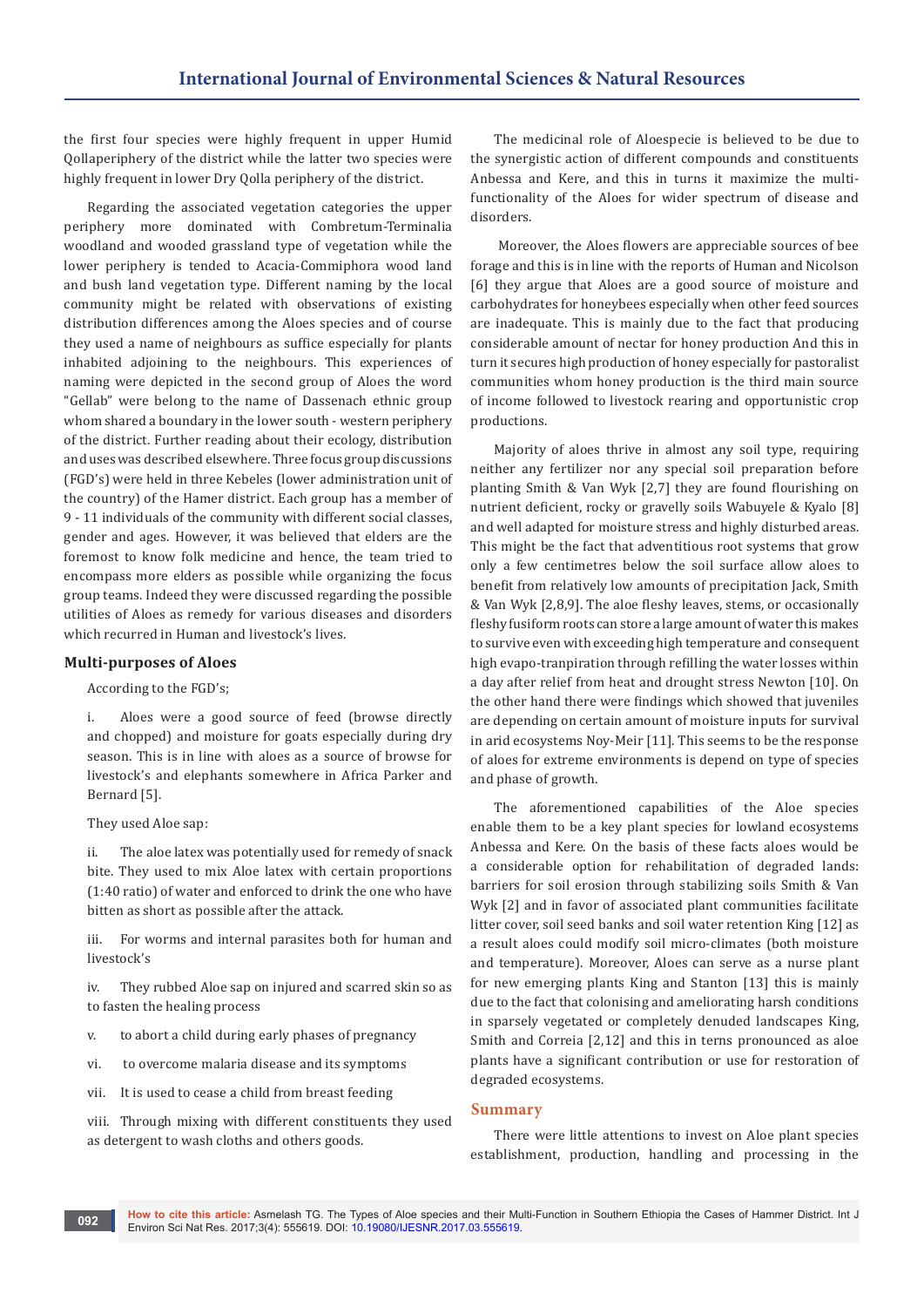country in general and in the region in particular. Different products and services were potentially collected from different parts of the Aloe plants. However since the last three years there was an attempt in collaboration between AFD (Action for development - domestic NGO) and the local communities. Selected members of the pastoral and agro-pastoral communities were organized, trained and eventually engaged in processing soaps from latex of aloes and other constituents. Such efforts need to be supported with organized research findings, proven technologies and in turn development strategies.

 The pastoralist communities were lived in Arid and semi-Arid areas which often considers as a land with a few livelihood options Worku et al. [14]. Uneven and unpredictable nature of the rainfall distribution has always been a severe constraint for both crop and pasture productions Lemenih & Kassa [15]. And thus, this would be the right time to look for devising strategies on sustainable utilization of existing woody and non-woody based natural resource potentials such as: aloes. With this regard perennial multi-purpose plant species such as: Aloes could play a substantial role in widening diverse sources of livelihood income for the pastoralist communities while restoring and modifying the ecosystem in certain way so as to support crop and pasture productions.

In spite of their multi-purpose potentials they were threatened due to agricultural expansions even it took place in marginal lands, habitat destruction for purposes of settlement and climate change related impacts such as; drought Dessalegn, Fode, Duncan et al. [16-19] . Hence, further studies are needed to be conducted on: population structure, growth pattern and multi-purpose uses across different communities with different social setups [20].

#### **Acknowledgement**

The author has a keen to thank Jinka Agricultural Research Centre (JARC) and Action for Development (AFD) Jinka field office for their financial and technical support.

#### **References**

- 1. [Smith GF, Van Wyk B \(2009\) Aloes in Southern Africa. Struik Nature,](http://www.bioone.org/doi/abs/10.2985/1070-0048-14.1.189)  [Cape Town 14: 189-198.](http://www.bioone.org/doi/abs/10.2985/1070-0048-14.1.189)
- 2. [Van Wyk, Smith G, \(2008\) Guide to the Aloes of South Africa. Briza](http://www.ben-erikvanwyk.com/Webpage%20Publications.html)  [Publications, Pretoria, Africa, pp. 304.](http://www.ben-erikvanwyk.com/Webpage%20Publications.html)
- 3. [Smith GF, SteynVictor, Crouch NR \(2000\) The conservation status of](https://www.researchgate.net/publication/256442151_Aloaceae_)  [Aloe in South Africa: an updated synopsis. Bothalia 30 \(2\): 206-211.](https://www.researchgate.net/publication/256442151_Aloaceae_)
- 4. Grace OM, Simmonds MSJ, Smith (2009) Documented utility and bicultural value of Aloe L. (Asphodelaceae): a review. Economic Botany 63 (2): 167-178.
- 5. [Parker DM, Bernard RTF \(2009\) Levels of aloemortality with and](http://onlinelibrary.wiley.com/doi/10.1111/j.1365-2028.2008.01025.x/abstract)  [without elephants in the thicket biome of South Africa. African Journal](http://onlinelibrary.wiley.com/doi/10.1111/j.1365-2028.2008.01025.x/abstract)  [of Ecology 47\(2\): 246-251.](http://onlinelibrary.wiley.com/doi/10.1111/j.1365-2028.2008.01025.x/abstract)
- 6. [Human H, Nicolson SW \(2008\) Flower structure and nectar availability](http://www.journals.uchicago.edu/doi/abs/10.1086/524113)  [in Aloe greatheadii var. davyana: an evaluation of a winter nectar](http://www.journals.uchicago.edu/doi/abs/10.1086/524113)  [source for honeybees. International Journal of Plant Sciences 169 \(2\):](http://www.journals.uchicago.edu/doi/abs/10.1086/524113)  [263-269.](http://www.journals.uchicago.edu/doi/abs/10.1086/524113)
- 7. [Smith GF, Correia RI \(1992\) Establishment of Aloe greatheadii var.](https://www.researchgate.net/publication/222329594)  [davyana from seed for use in reclamation trials. Landscape and Urban](https://www.researchgate.net/publication/222329594)  [Planning 23: 47-54.](https://www.researchgate.net/publication/222329594)
- 8. [Wabuyele E, Kyalo S \(2008\) Sustainable Use of East African Aloes: the](https://cites.unia.es/file.php/1/files/WG3-CS1.pdf)  [Case of Commercial Aloes in Kenya. NDF Workshop Case Studies, WG3](https://cites.unia.es/file.php/1/files/WG3-CS1.pdf)  [e Succulents and Cycads, Case Study 1: Aloe spp. East and southern](https://cites.unia.es/file.php/1/files/WG3-CS1.pdf)  [Africa, Mexico, USA, p. 17.](https://cites.unia.es/file.php/1/files/WG3-CS1.pdf)
- 9. Jack SL (2012) Revisiting Aloe dichotoma's suitability as an indicator of climate change in southern Africa. MSc Thesis. University of Cape Town, South Africa.
- 10. [Newton L \(2008\) Will the True Aloevera Please Stand Up! swara](https://www.ncbi.nlm.nih.gov/pmc/articles/PMC2763764/)  [January - March 2008 53\(4\): 163-166.](https://www.ncbi.nlm.nih.gov/pmc/articles/PMC2763764/)
- 11. [Noy-Meir I \(1973\) Desert ecosystems: environment and producers.](http://www.annualreviews.org/doi/abs/10.1146/annurev.es.04.110173.000325)  [Annual Review of Ecology and Systematics 4: 25-51.](http://www.annualreviews.org/doi/abs/10.1146/annurev.es.04.110173.000325)
- 12. [King EG \(2008\) Facilitative effects of Aloe secundiflora shrubs in](https://www.researchgate.net/publication/228476116_Facilitative_effects_of_Aloe_secundiflora_shrubs_in_degraded_semi-arid_rangelands_in_Kenya)  [degraded semiarid rangelands in Kenya. Journal of Arid Environments](https://www.researchgate.net/publication/228476116_Facilitative_effects_of_Aloe_secundiflora_shrubs_in_degraded_semi-arid_rangelands_in_Kenya)  [72: 358-369.](https://www.researchgate.net/publication/228476116_Facilitative_effects_of_Aloe_secundiflora_shrubs_in_degraded_semi-arid_rangelands_in_Kenya)
- 13. [King EG, Stanton ML \(2008\) Facilitative effects of Aloe shrubs on](http://onlinelibrary.wiley.com/doi/10.1111/j.1526-100X.2007.00310.x/abstract)  [grass establishment, growth and reproduction in degraded Kenyan](http://onlinelibrary.wiley.com/doi/10.1111/j.1526-100X.2007.00310.x/abstract)  [rangelands: implications for restoration. Restoration Ecology 16\(3\):](http://onlinelibrary.wiley.com/doi/10.1111/j.1526-100X.2007.00310.x/abstract)  [464-474.](http://onlinelibrary.wiley.com/doi/10.1111/j.1526-100X.2007.00310.x/abstract)
- 14. [Worku A, Lemenih M, Fetene M, Teketay D \(2011\) Socio-economic](http://www.tandfonline.com/doi/abs/10.1080/14728028.2011.9756703)  [importance of gum and resin resources in the dry woodlands of Borana,](http://www.tandfonline.com/doi/abs/10.1080/14728028.2011.9756703)  [southern Ethiopia. Forests, Trees and Livelihoods 20\(3\): 137-155.](http://www.tandfonline.com/doi/abs/10.1080/14728028.2011.9756703)
- 15. [Lemenih M, Kassa H \(2011\) Opportunities and challenges for](http://www.cifor.org/library/3478/opportunities-)  [sustainable production and marketing of gums and resins in Ethiopia](http://www.cifor.org/library/3478/opportunities-)  [pp.105](http://www.cifor.org/library/3478/opportunities-)
- 16. [BulaKereoda, Baressa Anbessa Erena \(2017\) Aloes of Ethiopia: A](https://www.jscimedcentral.com/PlantBiology/plantbiology-5-1059.p)  [Review on Uses and Importance of Aloes in Ethiopia Int J Plant Biol](https://www.jscimedcentral.com/PlantBiology/plantbiology-5-1059.p)  [Res 5\(1\): 1059.](https://www.jscimedcentral.com/PlantBiology/plantbiology-5-1059.p)
- 17. [Foden W, Midgley GF, Hughes G, Bond WJ, Thuiller, W \(2007\) A changing](http://onlinelibrary.wiley.com/doi/10.1111/j.1472-4642.2007.00391.x/abstract)  [climate is eroding the geographical range of the Namib Desert tree](http://onlinelibrary.wiley.com/doi/10.1111/j.1472-4642.2007.00391.x/abstract)  [Aloe through population declines and dispersal lags. Diversity and](http://onlinelibrary.wiley.com/doi/10.1111/j.1472-4642.2007.00391.x/abstract)  [Distributions 13\(5\): 645-653.](http://onlinelibrary.wiley.com/doi/10.1111/j.1472-4642.2007.00391.x/abstract)
- 18. [Duncan J, Hoffman T, Rohde R, Powell E \(2006\) Long-term population](https://link.springer.com/article/10.1007/s11258-005-9085-0)  [changes in the Giant Quiver tree, Aloe pillansii in the Richtersveld,](https://link.springer.com/article/10.1007/s11258-005-9085-0)  [South Africa. Plant Ecology 185: 73-84.](https://link.springer.com/article/10.1007/s11258-005-9085-0)
- 19. [Sebsebedemissew, Intermodal \(2010\) Aloes and lilies of Ethiopia and](https://books.google.co.in/books/about/Aloes_and_Other_Lilies_of_Ethiopia_and_E.html?id=PeHrZwEACAAJ&redir_esc=y)  [Eritrea pp. 351.](https://books.google.co.in/books/about/Aloes_and_Other_Lilies_of_Ethiopia_and_E.html?id=PeHrZwEACAAJ&redir_esc=y)
- 20. [Fikre Dessalegn \(2013\) Study on the Populations of an Endemic](http://www.estij.org/papers/vol3no32013/18vol3no3.pdf)  [AloeSpecies \(A. gilbertiiReynolds\) in Ethiopia IRACST - Engineering](http://www.estij.org/papers/vol3no32013/18vol3no3.pdf)  [Science and Technology: An International Journal \(ESTIJ\) 3\(3\).](http://www.estij.org/papers/vol3no32013/18vol3no3.pdf)